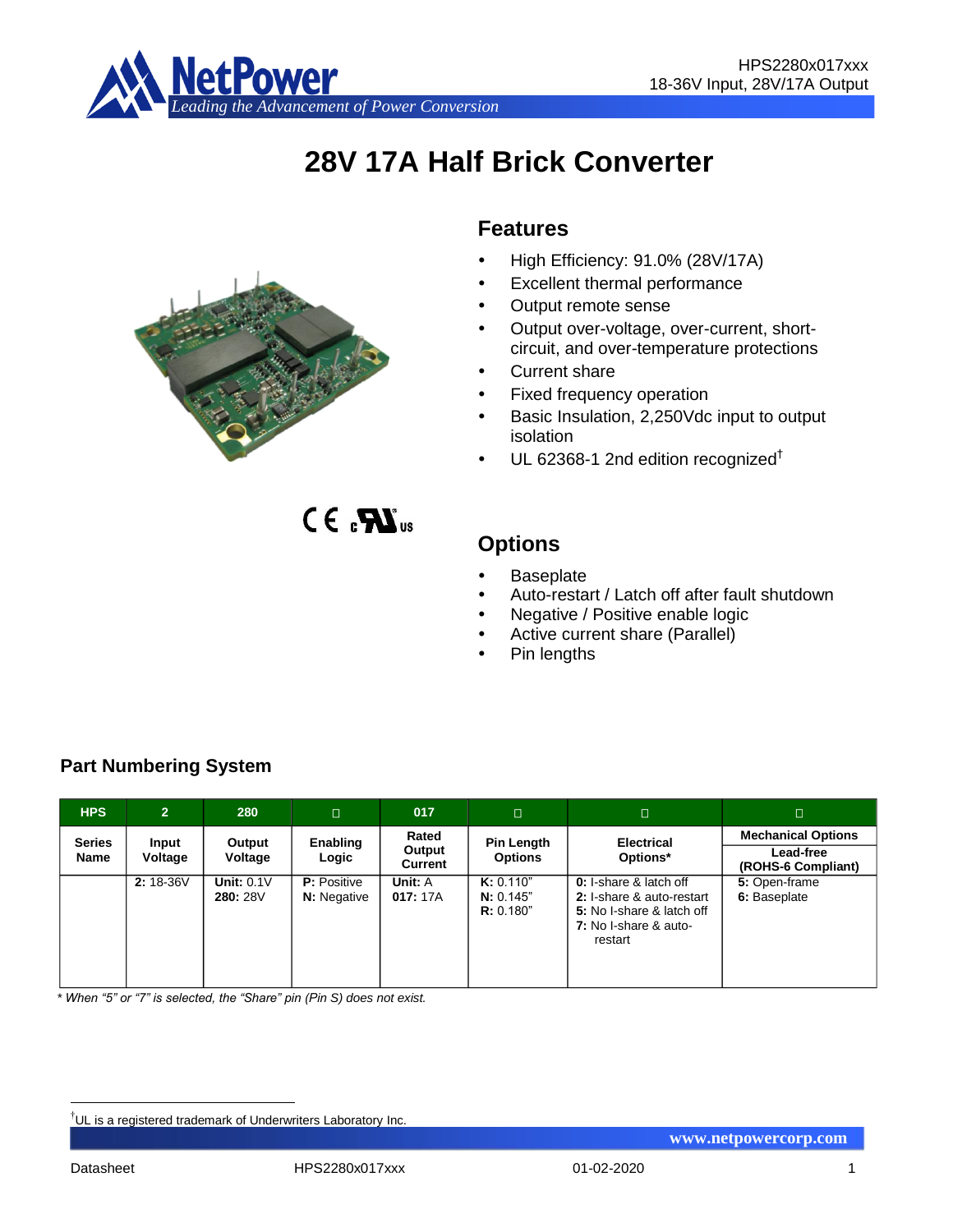

# **Absolute Maximum Rating**

Excessive stresses over these absolute maximum ratings can cause permanent damage to the converter. Operation should be limited to the conditions outlined under the Electrical Specification Section.

| <b>Parameter</b>                                                             | Min    | <b>Max</b> | Unit |
|------------------------------------------------------------------------------|--------|------------|------|
| Input Voltage (continuous)                                                   | $-0.5$ | 40         | Vdc  |
| Input Voltage (< 100ms, operating)                                           |        | 50         | Vdc  |
| Input Voltage (continuous, non-operating)                                    |        | 50         | Vdc  |
| <b>Operating Ambient Temperature</b><br>(See Thermal Considerations section) | $-40$  | $85*$      | °С   |
| Storage Temperature                                                          | -55    | 125        | °С   |

*\*Derating curves provided in this datasheet end at 85ºC ambient temperature. Operation above 85ºC ambient temperature is allowed provided the temperatures of the key components or the baseplate do not exceed the limit stated in the Thermal Considerations section.*

# **Electrical Specifications**

These specifications are valid over the converter's full range of input voltage, resistive load, and temperature unless noted otherwise.

#### **Input Specifications**

| <b>Parameter</b>                      | <b>Min</b>               | <b>Typical</b> | <b>Max</b> | Unit |
|---------------------------------------|--------------------------|----------------|------------|------|
| Input Voltage                         | 18                       | 24             | 36         | Vdc  |
| Input Current                         | -                        |                | 40         | A    |
| Quiescent Input Current (typical Vin) |                          | 250            | 300        | mA   |
| <b>Standby Input Current</b>          |                          | 12             | 15         | mA   |
| Input Turn-on Voltage Threshold       | 14.5                     | 15             | 15.5       |      |
| Input Turn-off Voltage Threshold      | 13.5                     | 14             | 14.5       |      |
| Input Voltage ON/OFF Hysteresis       | $\overline{\phantom{a}}$ |                |            |      |

#### **Output Specifications**

| <b>Parameter</b>                                                                                                                                                                                  | Min      | <b>Typical</b>    | <b>Max</b> | Unit           |
|---------------------------------------------------------------------------------------------------------------------------------------------------------------------------------------------------|----------|-------------------|------------|----------------|
| Output Voltage Set Point                                                                                                                                                                          |          | 28.0              |            | ν              |
| (typical Vin; full load; $Ta = 25^{\circ}C$ )<br>Output Voltage Set Point Accuracy<br>(typical Vin; full load; $Ta = 25^{\circ}C$ )                                                               | $-1.5$   |                   | $+1.5$     | %Vo            |
| Output Voltage Set Point Accuracy (over all conditions)                                                                                                                                           | -3       |                   | $+3$       | %Vo            |
| <b>Output Regulation:</b><br>Line Regulation (full range input voltage, 1/2 full load)<br>Load Regulation(full range load, typical Vin)<br>Temperature (Ta = -40 $^{\circ}$ C to 85 $^{\circ}$ C) |          | 0.2<br>0.2<br>0.1 | 0.5<br>0.5 | %Vo            |
| Output Ripple and Noise Voltage<br><b>RMS</b><br>Peak-to-peak (5 Hz to 20 MHz bandwidth, typical Vin)                                                                                             |          | 40<br>150         | 80<br>300  | mVrms<br>mVp-p |
| <b>Output Current</b>                                                                                                                                                                             | $\Omega$ |                   | 17         | A              |
| <b>Output Power</b>                                                                                                                                                                               | 0        |                   | 476        | W              |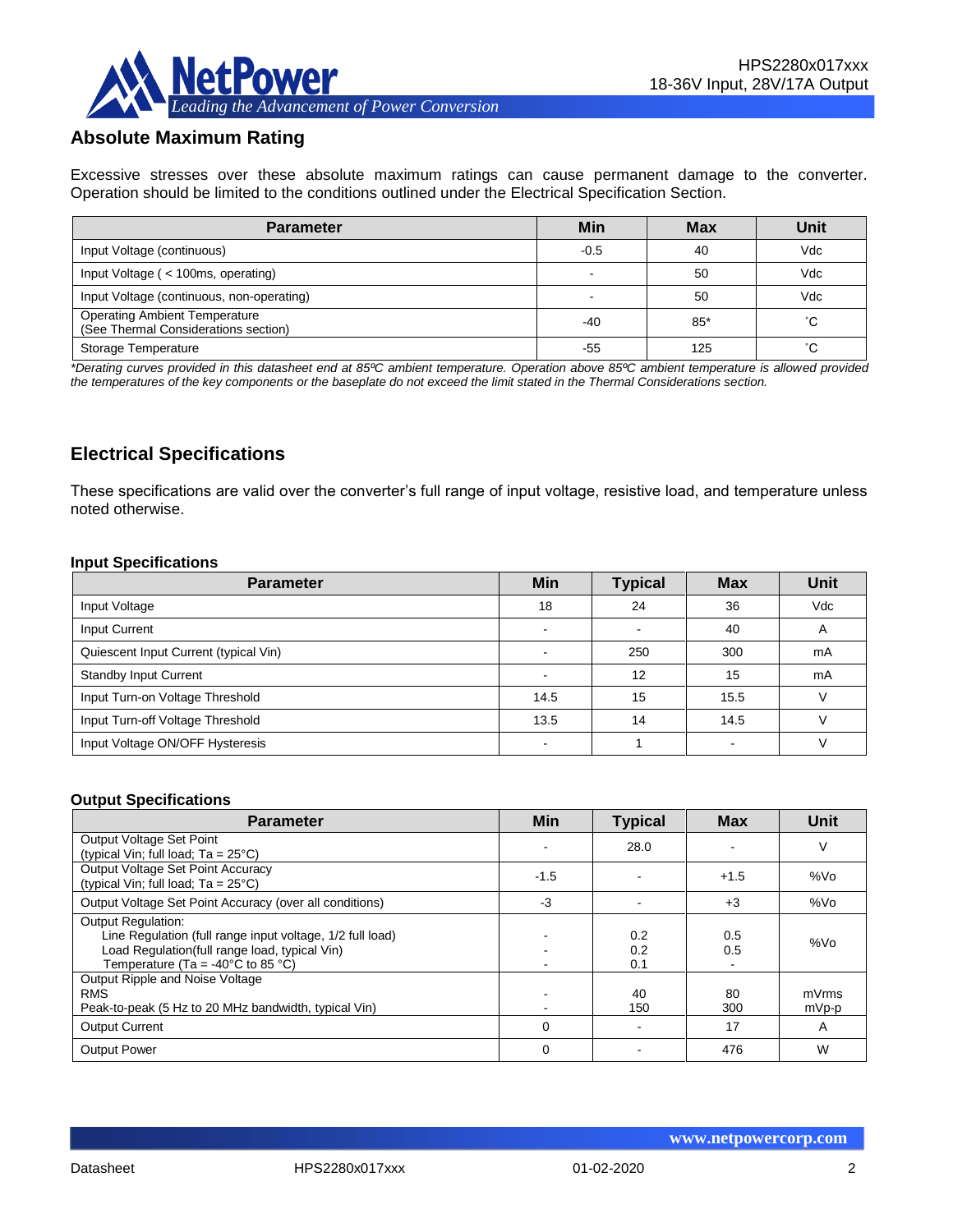

# **Output Specifications (Continued)**

| <b>Parameter</b>                                                                                                                                    | <b>Min</b>     | <b>Typical</b> | Max   | Unit      |
|-----------------------------------------------------------------------------------------------------------------------------------------------------|----------------|----------------|-------|-----------|
| Efficiency<br>(typical Vin; full load, $Ta = 25^{\circ}C$ )                                                                                         |                | 91.0           |       | $\%$      |
| <b>Output Ripple Frequency</b>                                                                                                                      | 280            | 320            | 360   | kHz       |
| <b>External Load Capacitance</b>                                                                                                                    |                |                | 8,000 | μF        |
| Startup Delay, duration from enabling signal to Vo reaches 10% of its set<br>point.<br>(typical Vin; full load, $Ta = 25^{\circ}C$ )                |                | 23             |       | ms        |
| Startup Time, duration for Vo to rise from 10% of its set point to within its<br>regulation band.<br>((typical Vin; full load, $Ta = 25^{\circ}C$ ) |                | 15             |       | ms        |
| Output Over Current Protection Set Point (full load)                                                                                                | 103            |                | 140   | $\%$      |
| Output Over Voltage Protection Set Point (typical Vo)                                                                                               | 115            | 125            | 135   | $\%$      |
| Output Trim Range in % of typical Vo                                                                                                                | 80             |                | 110   | $\%$      |
| Output Remote Sense Range in % of typical Vo                                                                                                        | $\blacksquare$ |                | 10    | $\%$      |
| Dynamic Response<br>(typical Vin; $Ta = 25^{\circ}C$ ; load transient 0.1A/ $\mu s$ )<br>Load steps from 50% to 75% of full load:                   |                |                |       |           |
| Peak deviation<br>Settling time (within 10% band of Vo deviation)<br>Load step from 75% to 50% of full load                                         |                | 3<br>200       |       | %Vo<br>μs |
| Peak deviation<br>Settling time (within 10% band of Vo deviation)                                                                                   |                | 3<br>200       |       | %Vo<br>μs |

#### **General Specifications**

|                                                                                                                 | <b>Parameter</b>  | Min    | <b>Typical</b> | <b>Max</b> | <b>Unit</b>  |
|-----------------------------------------------------------------------------------------------------------------|-------------------|--------|----------------|------------|--------------|
| Remote Enable                                                                                                   |                   |        |                |            |              |
| Logic Low:                                                                                                      |                   |        |                |            |              |
|                                                                                                                 | $ION/OFF = 1.0mA$ | 0      | -              | 1.2        | ν            |
|                                                                                                                 | $VON/OFF = 0.0V$  |        |                | 1.0        | mA           |
| Logic High:                                                                                                     | $ION/OFF = 0.0µA$ | 3.5    |                | 15         | V            |
|                                                                                                                 | Leakage Current   | $\sim$ |                | 50         | μA           |
| <b>Isolation Capacitance</b>                                                                                    |                   |        | 9,400          |            | pF           |
| <b>Insulation Resistance</b>                                                                                    |                   | 10     |                |            | MΩ           |
| Calculated MTBF (Telecordia SR-332, 2011, Issue 3), full load, 40°C,<br>60% upper confidence level, typical Vin |                   |        | 5.3            |            | $10^6$ -hour |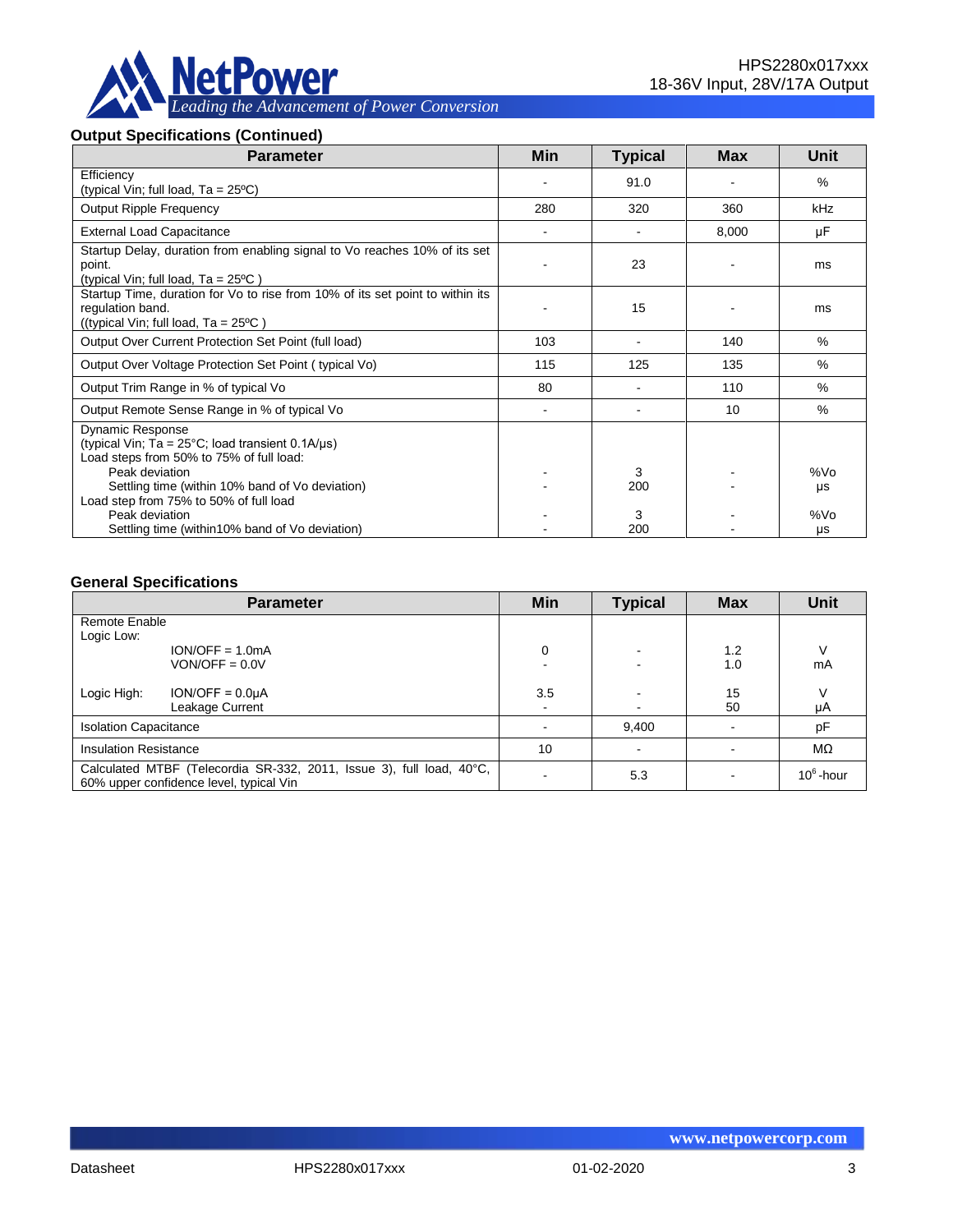

### **Characteristic Curves**



**Time – t (100μs/div) Figure 5.** Transient Load Response (typical Vin, load current steps from 75% to 50% at a slew rate  $0.1A/\mu s$ 

**Time – t (100μs/div) Figure 6.** Transient Load Response (typical Vin, load current steps from 50% to 75% at a slew rate  $0.1A/\mu s$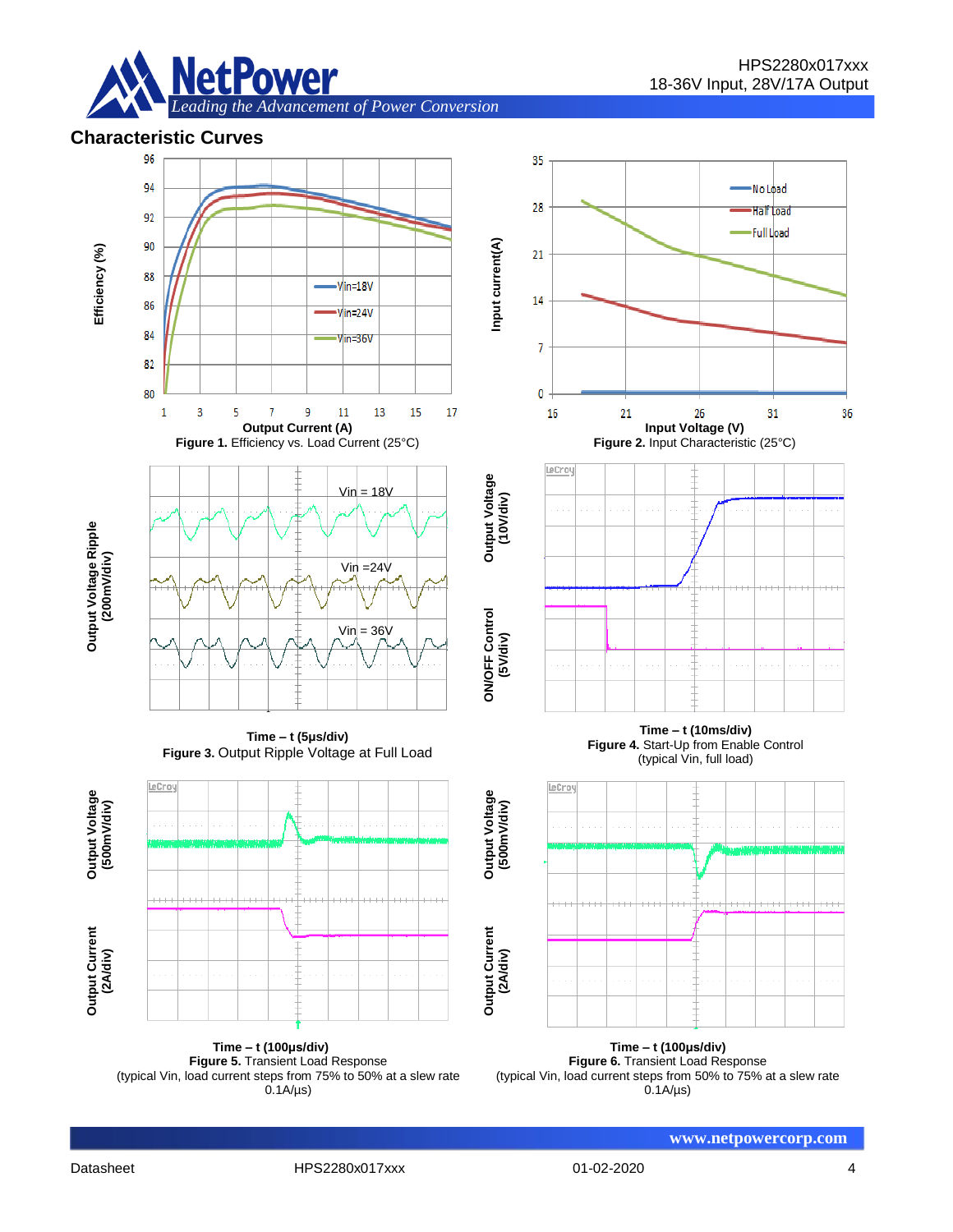









**Figure 8.** Thermal Image for Airflow Direction 3 (11A output, 55°C ambient, 200 LFM, typical Vin, open frame, unit soldered onto a fixture board)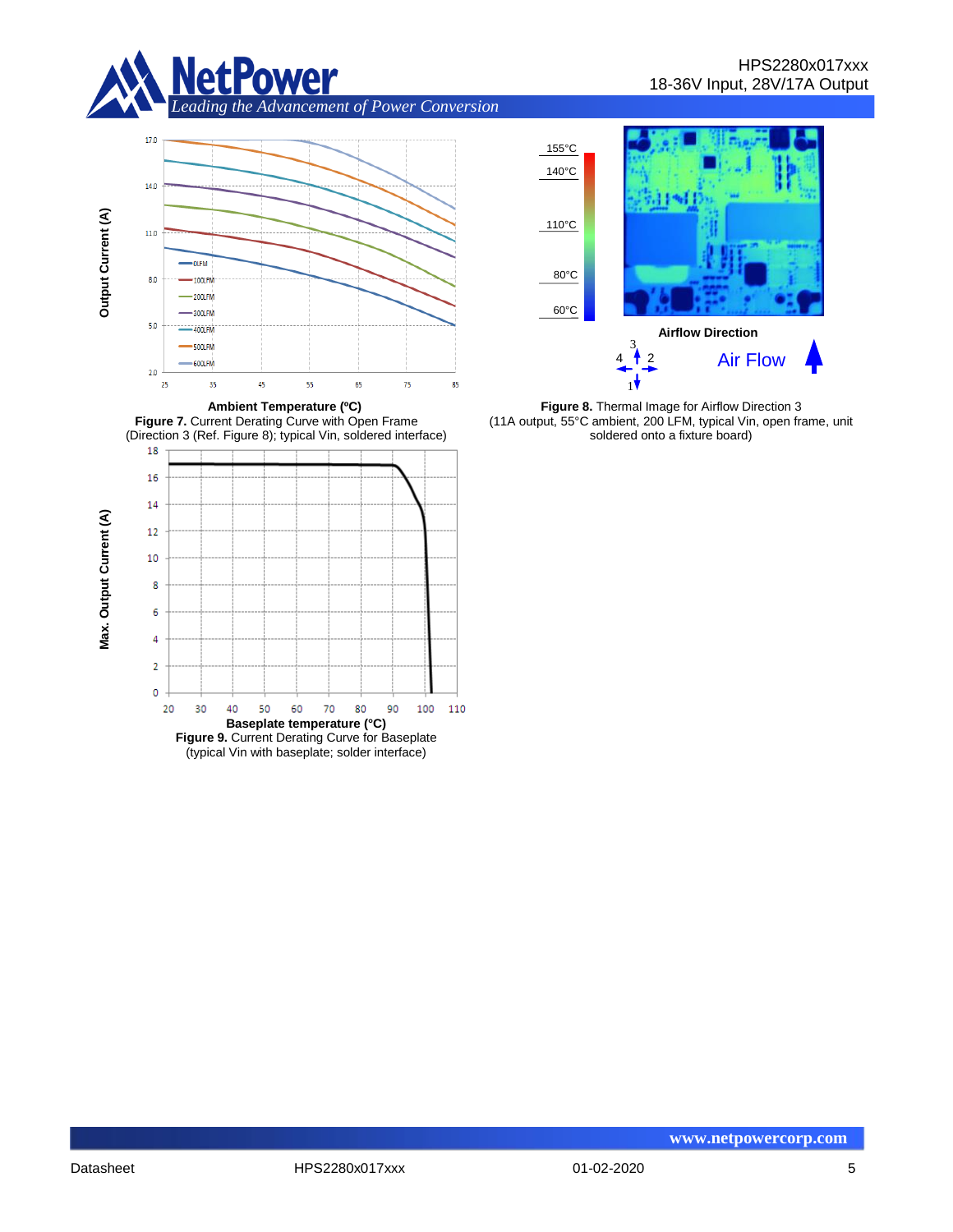

# **Feature Descriptions**

#### **Remote ON/OFF**

The converter can be turned on and off by changing the voltage between the ON/OFF pin and Vin(-). The HPS2 Series of converters is available with factory selectable positive logic and negative logic.

For the negative control logic, the converter is ON when the ON/OFF pin is at a logic low level and OFF when the ON/OFF pin is at a logic high level. For the positive control logic, the converter is ON when the ON/OFF pin is at a logic high level and OFF when the ON/OFF pin is at a logic low level.

With the internal pull-up circuitry, a simple external switch between the ON/OFF pin and Vin(-) can control the converter. A few example circuits for controlling the ON/OFF pin are shown in Figures 10, 11 and 12.

The logic low level is from 0V to 1.2V and the maximum switch current during logic low is 1mA. The external switch must be capable of maintaining a logic-low level while sinking up to this current. The maximum voltage at the ON/OFF pin generated by the converter internal circuitry is less than 15V. The maximum allowable leakage current is 50μA.



**Figure 10.** Opto Coupler Enable Circuit







**Figure 12.** Direct Logic Drive

#### **Remote SENSE**

The remote SENSE pins are used to sense the voltage at the load point to accurately regulate the load voltage and eliminate the impact of the voltage drop in the power distribution path.

SENSE(+) and SENSE(-) pins should be connected to the point where regulation is desired. The voltage between the SENSE pins and the output pins must not exceed the smaller of 0.5V or 10% of typical output voltage.

[Vout(+) - Vout(-)] - [SENSE(+) - SENSE(-)] < MIN {0.5V, 10%Vo}

When remote sense is not used, the SENSE pins should be connected to their corresponding output terminals (positive and negative). If the SENSE pins are left floating, the converter will deliver an output voltage slightly higher than its specified typical output voltage.

#### **Output Voltage Adjustment (Trim)**

The trim pin allows the user to adjust the output voltage set point. To increase the output voltage, an external resistor is connected between the TRIM pin and SENSE(+). To decrease the output voltage, an external resistor is connected between the TRIM pin and SENSE(-). The output voltage trim range is 80% to 110% of its specified nominal output voltage.  $V_{\text{in}}(-)$ <br>
Vin(-)<br>
Vin(-)<br>
Vin(-)<br>
Vin(-)<br> **Output Voltage Adju**<br>
The trim pin allows<br>
voltage set point. To<br>
external resistor is compared to and SENSE(+). To consider the stermal resistor is compared to 110% of its sp

The circuit configuration for trim down operation is shown in Figure13. To decrease the output voltage, the value of the external resistor should be

$$
Rdown = (\frac{100}{\Delta} - 2)(k\Omega)
$$

**Where** 

$$
\Delta = \left(\frac{|Vnom - Vadj|}{Vnom}\right) \times 100
$$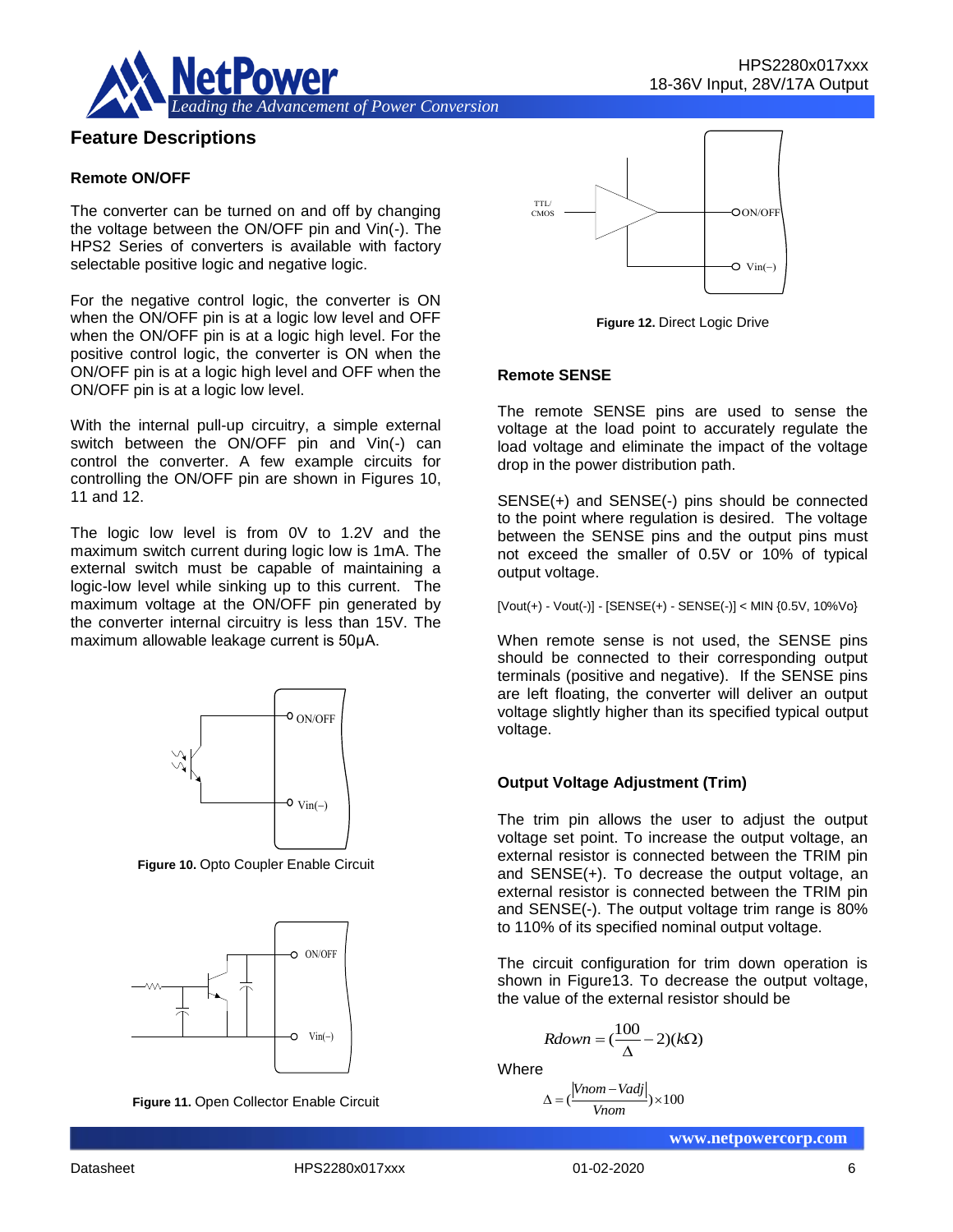

And

V*nom* = Nominal Output Voltage V*adj* = Adjusted Output Voltage

The circuit configuration for trim up operation is shown in Figure14. To increase the output voltage, the value of the resistor should be

$$
Rup = (\frac{Vo(100 + \Delta)}{1.225\Delta} - \frac{100}{\Delta} - 2)(k\Omega)
$$

**Where** 

V*o* = Nominal Output Voltage

As the output voltage at the converter output terminals are higher than the specified nominal level when using the trim up and/or remote sense functions, it is important not to exceed the maximum power rating of the converter as given in the Specifications table.



**Figure 13.** Circuit to Decrease Output Voltage



**Figure 14.** Circuit to Increase Output Voltage

#### **Active Current Share (Parallel)**

Share pin is designed for active current share among modules in parallel.

The active current share feature allows multiple converters to share load current. For the parallel operation of multiple converters, The Share pin on each converter should be connected together. It is suggested to have a ground plane on the system board for Vin(-) to reduce the ground noise impact on the current share accuracy. The loop formed by the trace connecting the Share pins and the ground trace should be minimized to avoid noise coupling into the current share circuitry.

The HPS2 converter with current share feature has an internal oring FET at its output. The output pins of the current sharing converters can be directly connected together. A typical current share scheme for the HPS2 series of converters is shown in Figure 15.



**Figure 15.** Circuit Configuration for Active Current Share

If parallel feature is not needed, just let share pin open.

# **Input Under-Voltage Lockout**

This feature prevents the converter from starting until the input voltage reaches the turn-on voltage threshold, and keeps the converter running until the input voltage falls below the turn-off voltage threshold. Both turn-on and turn-off voltage thresholds are defined in the Input Specifications table. The hysteresis prevents oscillations.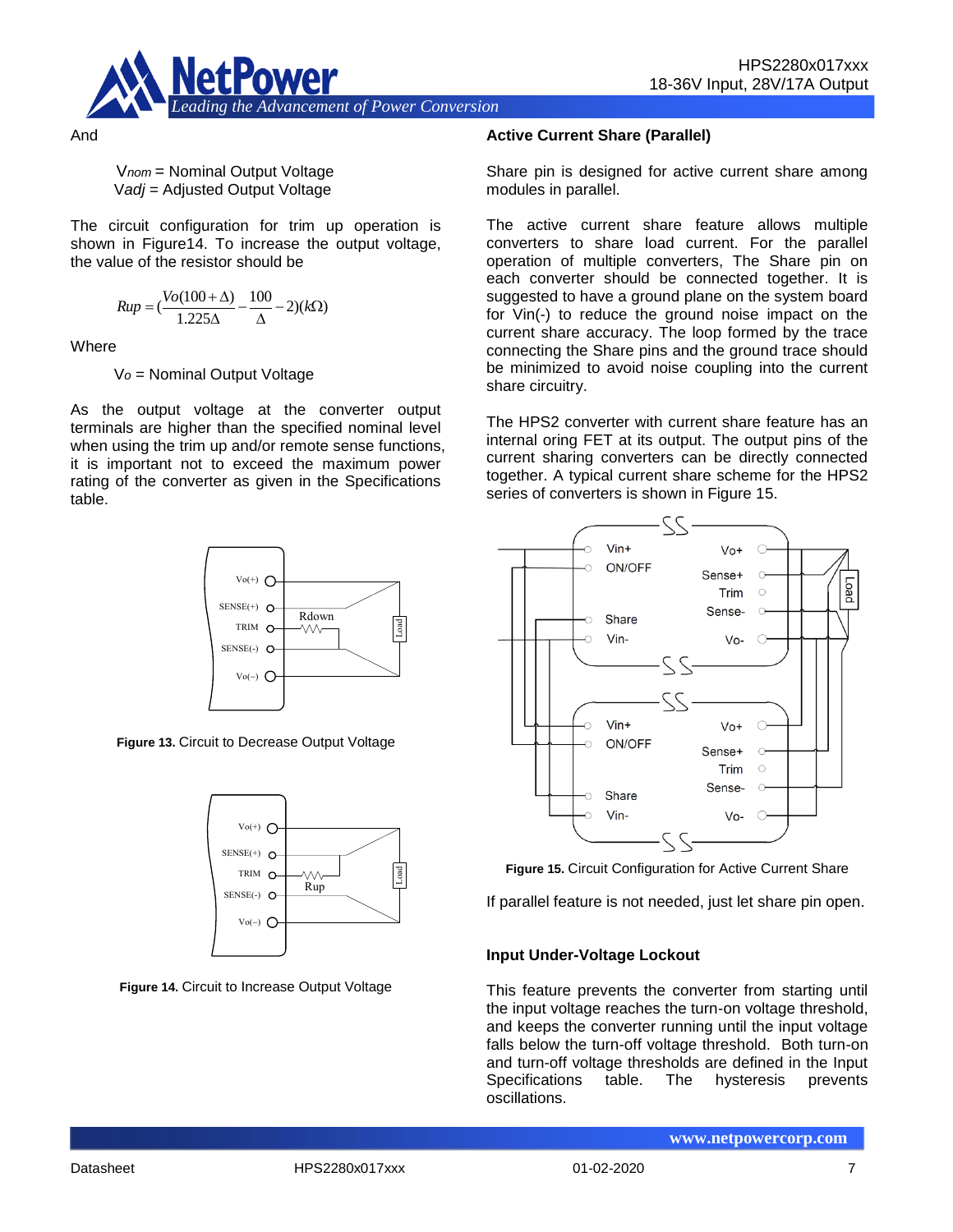

#### **Output Over-Current Protection (OCP)**

This converter can be ordered in either latch-off or auto-restart version upon OCP, OVP, and OTP.

With the latch-off version, the converter will latch off when the load current exceeds the limit. The converter can be restarted by toggling the ON/OFF switch or recycling the input voltage.

With the auto-restart version, the converter will operate in a hiccup mode (repeatedly try to restart) until the cause of the over-current condition is cleared.

#### **Output Over-Voltage Protection (OVP)**

With the latch-off version, the converter will shut down when the output voltage exceeds the limit. The converter can be restarted by toggling the ON/OFF switch or recycling the input voltage.

With the auto-restart version, the converter will operate in a hiccup mode (repeatedly try to restart) until the cause of the over-voltage condition is cleared.

#### **Over Temperature Protection (OTP)**

With the latch-off version, the converter will shut down and latch off if an over-temperature condition is detected. The converter has a temperature sensor located at a carefully selected position in the converter circuit board, which represents the thermal condition of key components of the converter. The thermal shutdown circuit is designed to turn the converter off when the temperature at the sensor reaches 120°C. The module can be restarted by toggling the ON/OFF switch or recycling the input voltage.

With the auto-restart version, the converter will resume operation after the converter cools down.

# **Design Considerations**

As with any DC/DC converter, the stability of the HPS2 converters may be compromised if the source impedance is too high or inductive. It's desirable to keep the input source ac-impedance as low as possible. Although the converters are designed to be stable without adding external input capacitors for typical source impedance, it is recommended to add  $100 \mu$ F low ESR electrolytic capacitors at the input of the converter for each 100W output power, which reduces the potential negative impact of the source impedance on the converter stability. These electrolytic capacitors should have sufficient RMS current rating over the operating temperature range.

The converter is designed to be stable without additional output capacitors. To further reduce the output voltage ripple or improve the transient response, additional output capacitors are often used in applications. When additional output capacitors are used, a combination of ceramic capacitors and tantalum/polymer capacitors shall be used to provide good filtering while assuring the stability of the converter.

# **Safety Considerations**

The HPS2 Series of converters are designed in accordance with EN 62368 Safety of Information Technology Equipment Including Electrical Equipment. The converters meet the requirements in UL 62368, Safety of Information Technology Equipment and applicable Canadian Safety Requirement, and ULc 62368. Flammability ratings of the PWB and plastic components in the converter meet 94V-0.

To protect the converter and the system, an input line fuse is highly recommended on the un-grounded input end.

# **Thermal Considerations**

The HPS2 Series of converters can operate in various thermal environments. Due to the high efficiency and optimal heat distribution, these converters exhibit excellent thermal performance.

The maximum allowable output power of any power converter is usually determined by the electrical design and the maximum operating temperature of its components. The HPS2 Series of converters have been tested comprehensively under various conditions to generate the derating curves with the consideration for long term reliability.

The thermal derating curves are highly influenced by the test conditions. One of the critical variables is the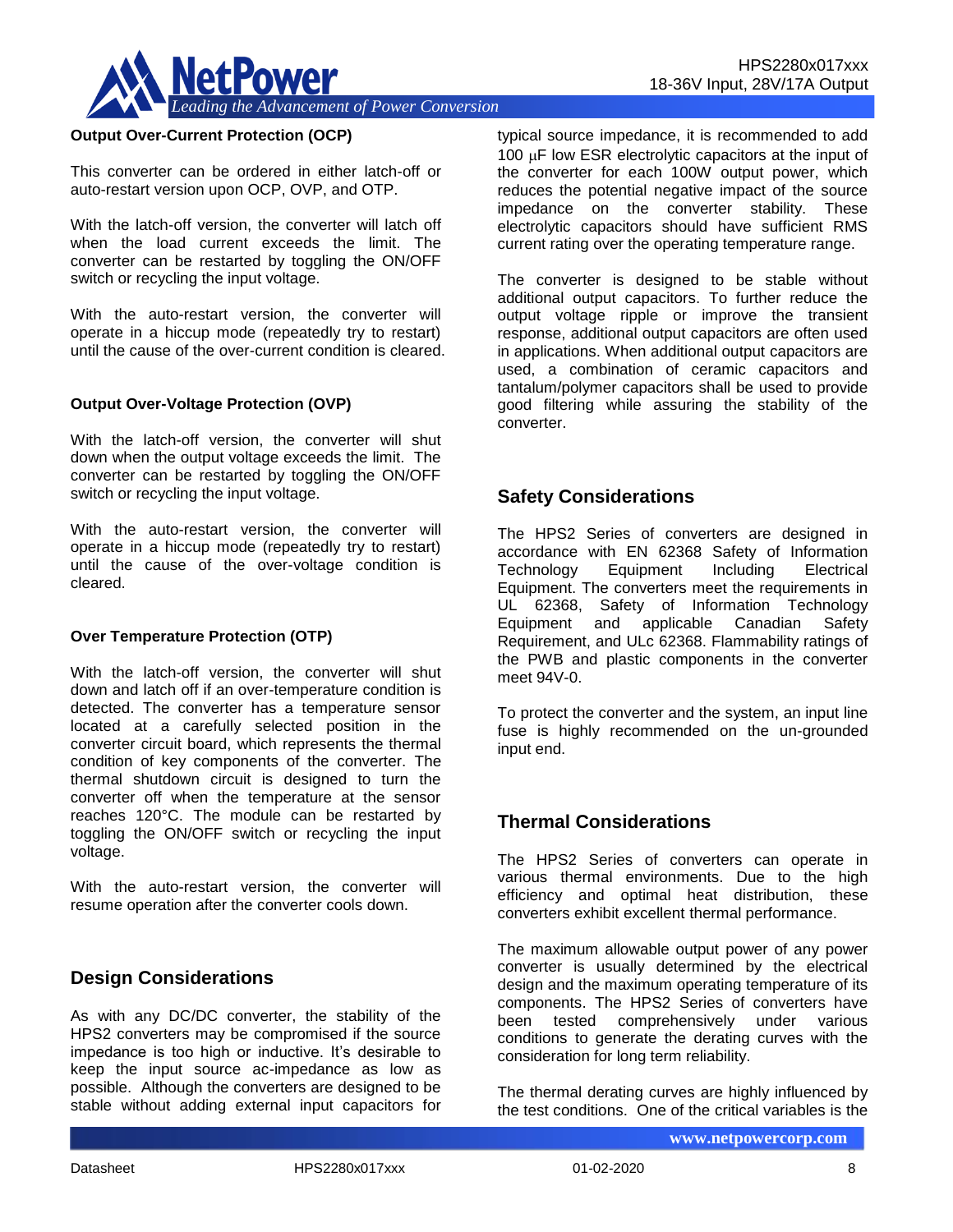

interface method between the converter and the test fixture board. There is no standard method in the industry for the derating tests. Some suppliers use sockets to plug in the converter, while others solder the converter into the fixture board. It should be noticed that these two methods produce significantly different results for a given converter. When the converter is soldered into the fixture board, the thermal performance of the converter is significantly improved compared to using sockets due to the reduction of the contact loss and the thermal impedance from the pins to the fixture board. Other factors affecting the results include the board spacing, construction (especially copper weight, holes and openings) of the fixture board and the spacing board, temperature measurement method and ambient temperature measurement point. The thermal derating curves in this datasheet are obtained using a PWB fixture board and a PWB spacing board with no opening, a board-to-board spacing of 1", and the converter is soldered to the test board with thermal relieves.

Note that the natural convection condition was measured at 0.05 m/s to 0.15 m/s (10ft./min. to 30 ft./min).

#### **Heat Transfer without a Baseplate**

With single-board DC/DC converter designs, convection heat transfer is the primary cooling means for converters without a baseplate. Therefore, airflow speed should be checked carefully for the intended operating environment. Increasing the airflow over the converter enhances the heat transfer via convection.

Figure 16 shows a recommended temperature monitoring point for open frame modules. For reliable operation, the temperature at this location should not continuously exceed 120 °C.



**Figure 16.** Temperature Monitoring Location

#### **Heat Transfer with a Baseplate**

The HPS2 Series of converters have the options of using a baseplate for enhanced thermal performance. The typical height of the converter with the baseplate option is 0.50''. The use of an additional heatsink or cold-plate can further improve the thermal performance of the converter. With the baseplate option, an additional heatsink can be attached to the converter using M3 screws.

For reliable operation, the baseplate temperature should not continuously exceed 100 °C.

# **EMC Considerations**

The EMC performance of the converter is related to the layout and filtering design of the customer board. Careful layout and adequate filtering around the converter are important to confine noise generated by the switching actions in the converter and to optimize system EMC performance.